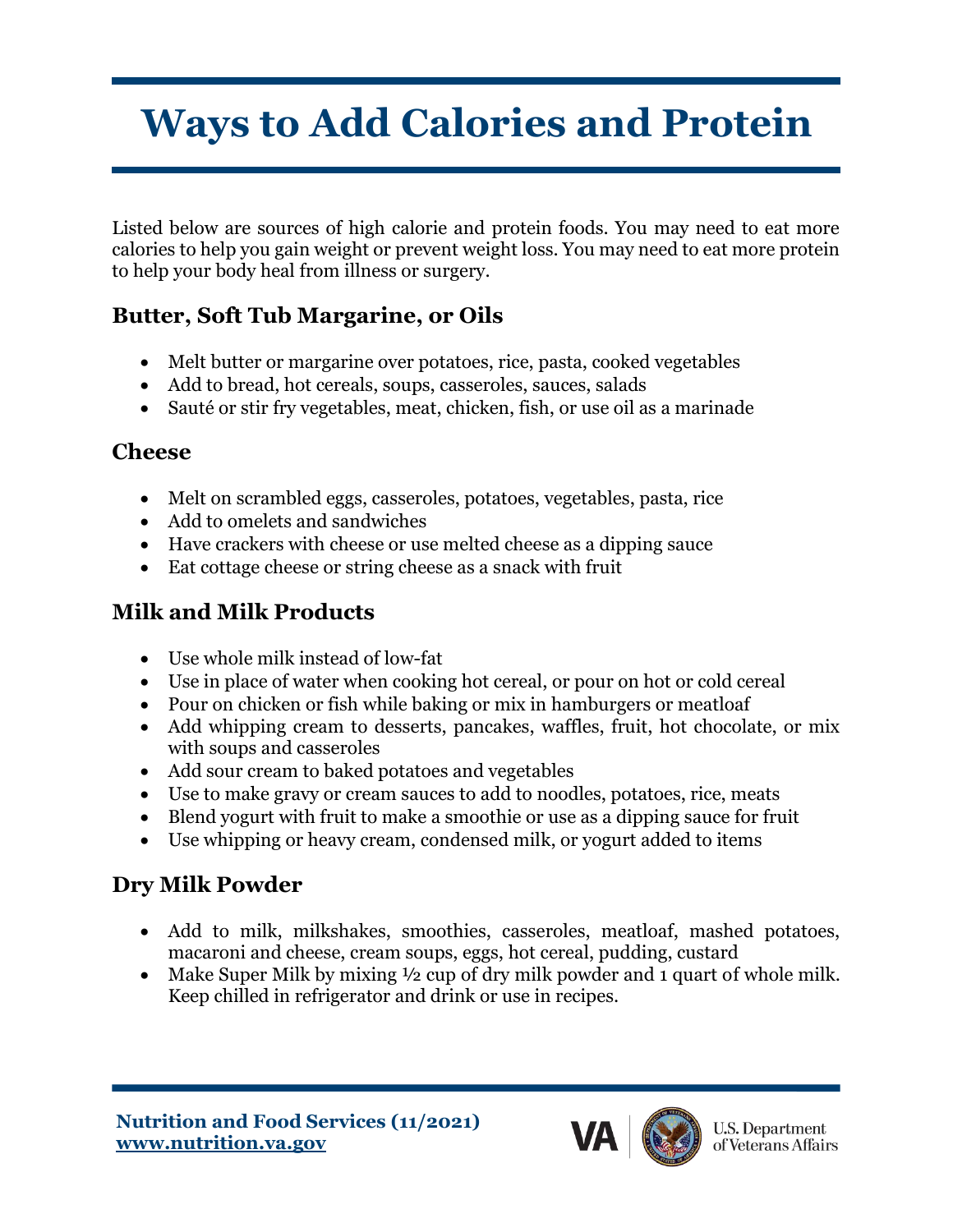#### **Mayonnaise**

- Use in chicken salad, tuna salad, egg salad, pasta salad
- Use on sandwiches

## **Dried Fruit**

- Try prunes, raisins, dried cranberries, dates, figs, and apricots
- Add to sweeten hot or cold cereals, salads, yogurt
- Combine with granola or nuts for a snack

# **Avocados and Olives**

• Add to sandwiches, salads, Mexican food, soups, casseroles, eggs

# **High-Calorie Smoothies, Shakes, and Supplements**

- Use powdered drink mixes such as Carnation Breakfast Essentials®, Whey Powder, Nesquik ®, or Ovaltine® to flavor milk, yogurt, smoothies, hot cereal
- Try a commercial nutrition supplement like Ensure Plus $\mathbb R$  or Boost Plus $\mathbb R$
- Ask your Registered Dietitian for recipes

### **Sweets**

- Add honey, jelly, or maple syrup to hot cereal, fruit, bread, bagel, pancakes, waffles, crackers, tea
- Choose higher calorie desserts such as cakes, cobblers, ice cream, custard

# **Peanut Butter and Other Nut Butters**

- Spread on sandwiches, toast, muffins, crackers, waffles, pancakes, fruits slices, raw vegetables
- Mix in with hot cereal
- Blend with milkshakes or swirl through soft ice cream

# **Nuts, Seeds, and Grains**

- Try wheat germ, oat bran, sunflower seeds, chia seeds, and ground flaxseed
- Add to casseroles, breads, muffins, pancakes, waffles, cookies
- Sprinkle on fruit, cereal, ice cream, yogurt, vegetables, salad, toast

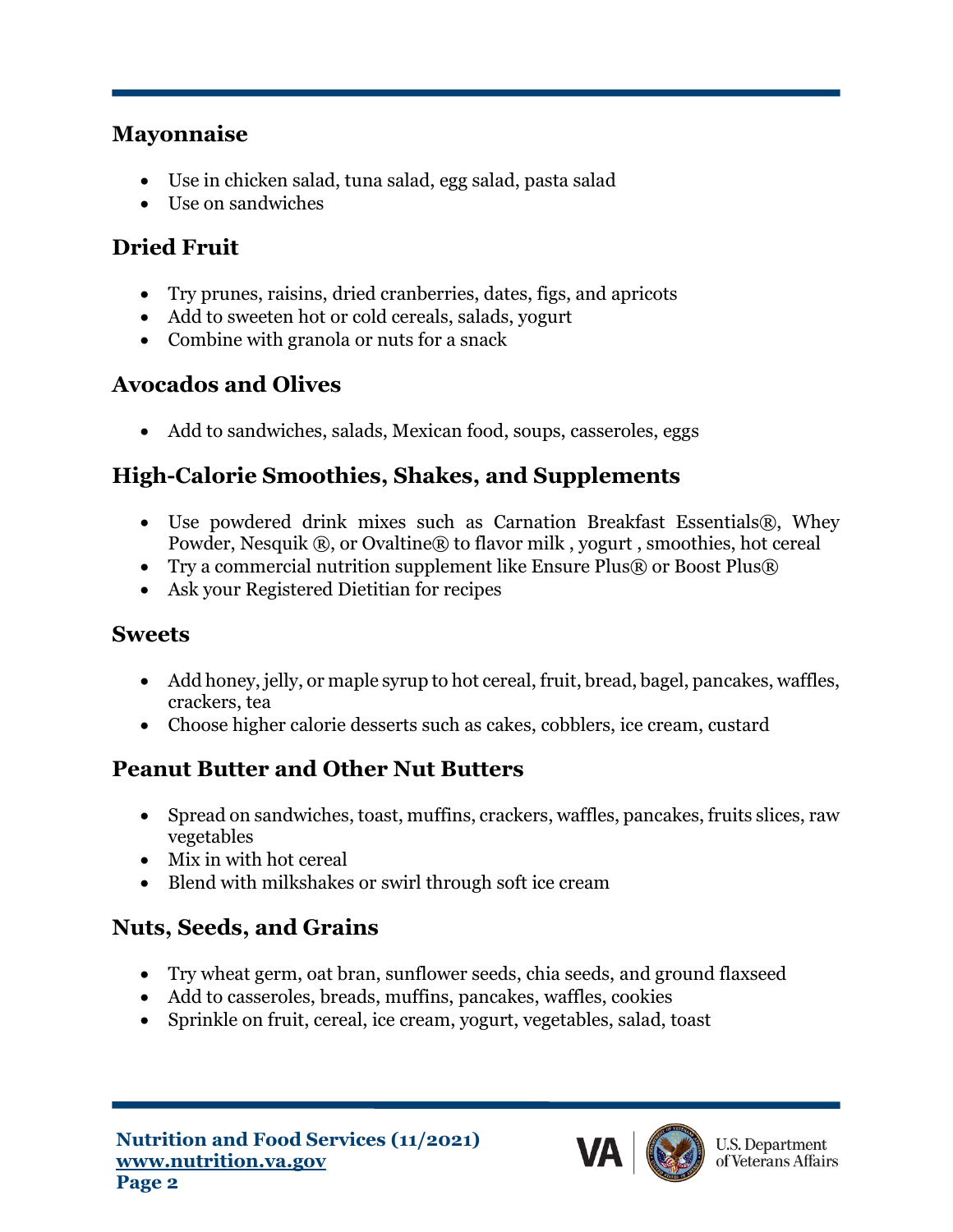# **Meat, Poultry, Fish, and Beans**

- Add chopped, cooked meat to vegetables, salads, casseroles, soups, pasta, sauces
- Use in omelets, soufflés, quiches, sandwich fillings, stuffing
- Wrap in pie crust to make a turnover or tortilla to make a burrito or taco
- Add to stuffed baked potatoes

## **Eggs**

- Add chopped, hard-boiled eggs to salads, casseroles, soups, vegetables
- Keep hard-boiled eggs in the refrigerator for a snack
- Use cooked eggs for a sandwich filling
- Wrap scrambled eggs in a tortilla with beans and cheese

## **Tofu**

- Blend with fruits and juices for a smoothie
- Add chunks of firm tofu to soups or mix crumbled tofu into a meatloaf